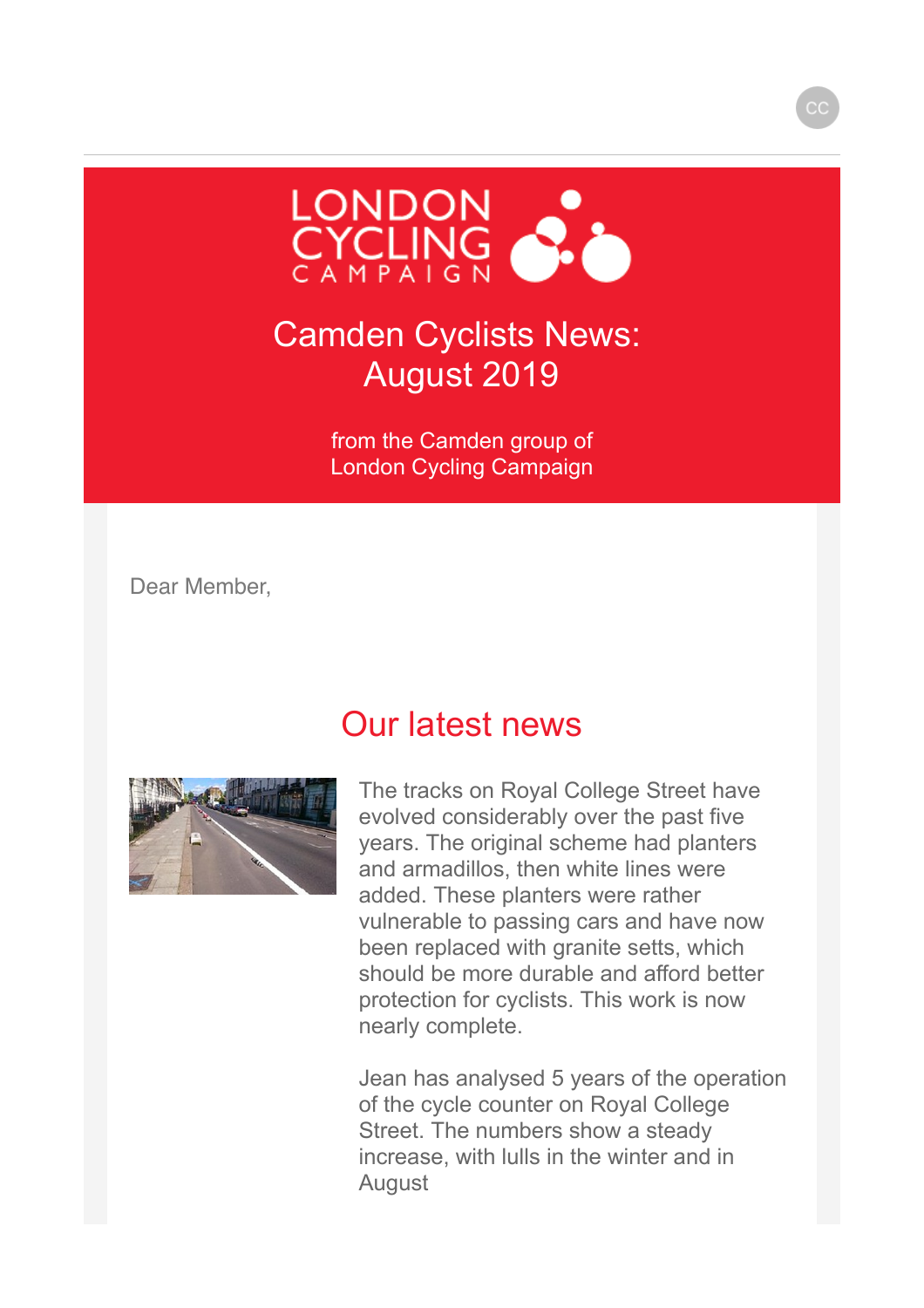#### [Find out more](https://membership.lcc.org.uk/sites/all/modules/civicrm/extern/url.php?u=15254&qid=3338159)

# Monthly meetings



### **Monday 19 August 7.30-9.30pm**

Primrose Hill Community Centre 29 Hopkinsons Place, NW1 8TN

Jean Dollimore will be chairing our August meeting. We'll be discussing the new Midland Road to Judd Street link, its potential, pitfalls and publicity.

There'll be a Business/Committee Meeting here from 6.30pm.

Our **September meeting** will be at the same time, in the same place on **Monday 16 Sepember**. Ben Knowles of PedalMe will be speaking about human-powered transport.

[Find out more nearer the meeting date](https://membership.lcc.org.uk/sites/all/modules/civicrm/extern/url.php?u=15263&qid=3338159)

# Join our ride to the Lea Valley



#### **Sunday 1 September**

Leisurely ride for the whole family led by John Chamberlain Join the ride at 10:15 for 10.30 depart from Parliament Hill Tennis Courts, Highgate Road NW5 1RP

Lunch at the Waterworks Centre.

Distance: 18 miles

# Kentish Town Bike Workshop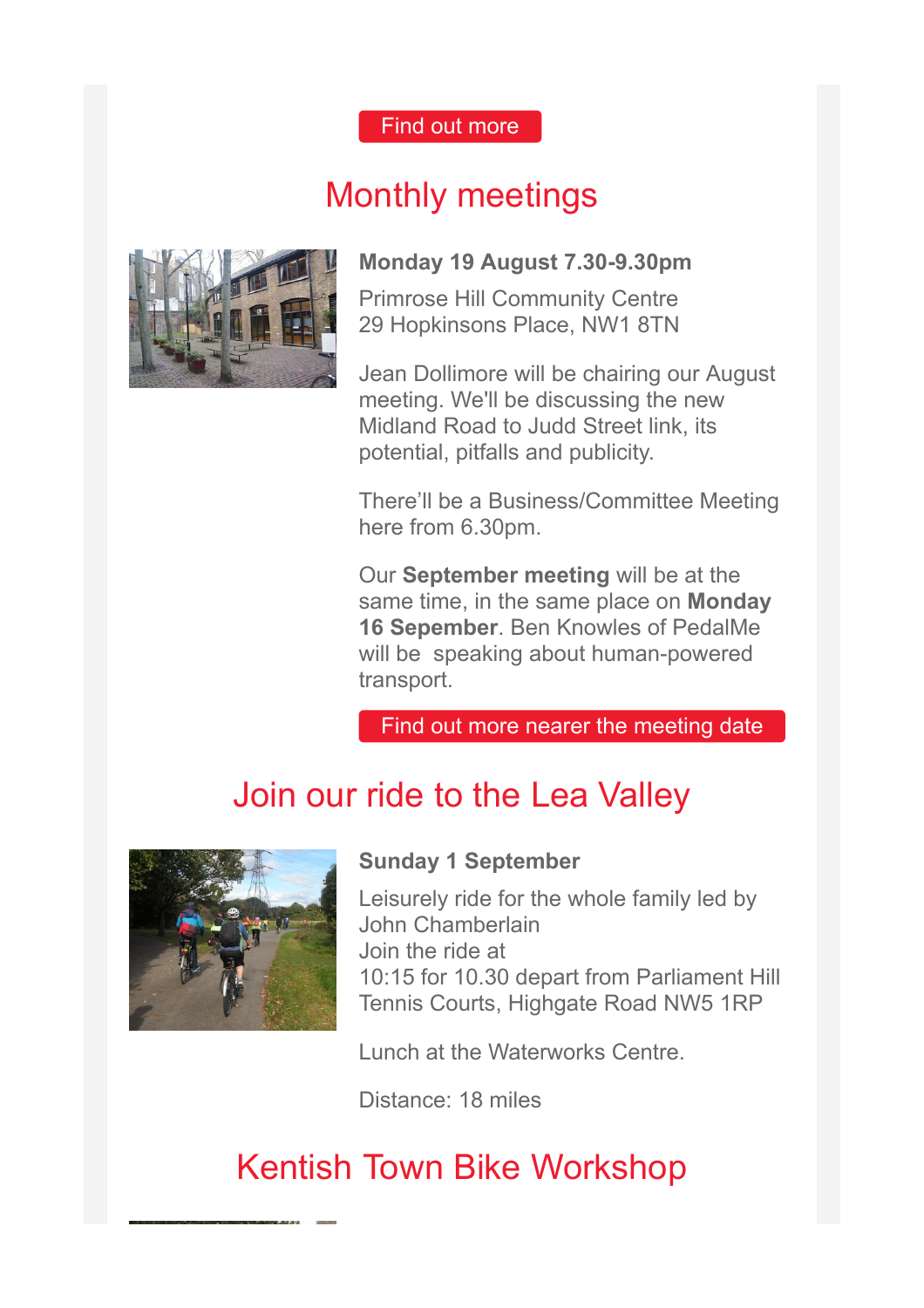

#### **Monday 3 September, 6.30-8.30pm Monday 7 October, 6.30-8.30pm**

Kentish Town Health Centre, 2 Bartholomew Road, NW5 2BX

Learn to fix your bike with the help of our expert mechanics.

Workshops are held in association with Transition Kentish Town.

Please come early to avoid disappointment!

Workshops are free but donations are welcome. A small selection of parts is available at cost price.

[Find out more](https://membership.lcc.org.uk/sites/all/modules/civicrm/extern/url.php?u=15264&qid=3338159)

Best wishes,

**Camden Cyclists [camden@lcc.org.uk](https://membership.lcc.org.uk/sites/all/modules/civicrm/extern/url.php?u=15257&qid=3338159)**

> Want to keep up to date with the latest news? Visit our **[website](https://membership.lcc.org.uk/sites/all/modules/civicrm/extern/url.php?u=15253&qid=3338159)** or follow us on **[Instagram](https://membership.lcc.org.uk/sites/all/modules/civicrm/extern/url.php?u=15258&qid=3338159)** and **[Twitter](https://membership.lcc.org.uk/sites/all/modules/civicrm/extern/url.php?u=15259&qid=3338159)**





**[Our website](https://membership.lcc.org.uk/sites/all/modules/civicrm/extern/url.php?u=15255&qid=3338159) - [About us](https://membership.lcc.org.uk/sites/all/modules/civicrm/extern/url.php?u=15260&qid=3338159) - [Contact us](https://membership.lcc.org.uk/sites/all/modules/civicrm/extern/url.php?u=15261&qid=3338159)**

You received this email because you're signed up to receive Camden Cylists news. If you can't see this email, please [view it in your browser](https://membership.lcc.org.uk/civicrm/mailing/view?reset=1&id=1932).

To unsubscribe from the Camden Cyclists newsletter, please [click here.](https://membership.lcc.org.uk/civicrm/mailing/unsubscribe?reset=1&jid=13420&qid=3338159&h=b6e26e39c36259c7)

To unsubscribe from ALL LCC email lists, please [click here.](https://membership.lcc.org.uk/civicrm/mailing/optout?reset=1&jid=13420&qid=3338159&h=b6e26e39c36259c7)